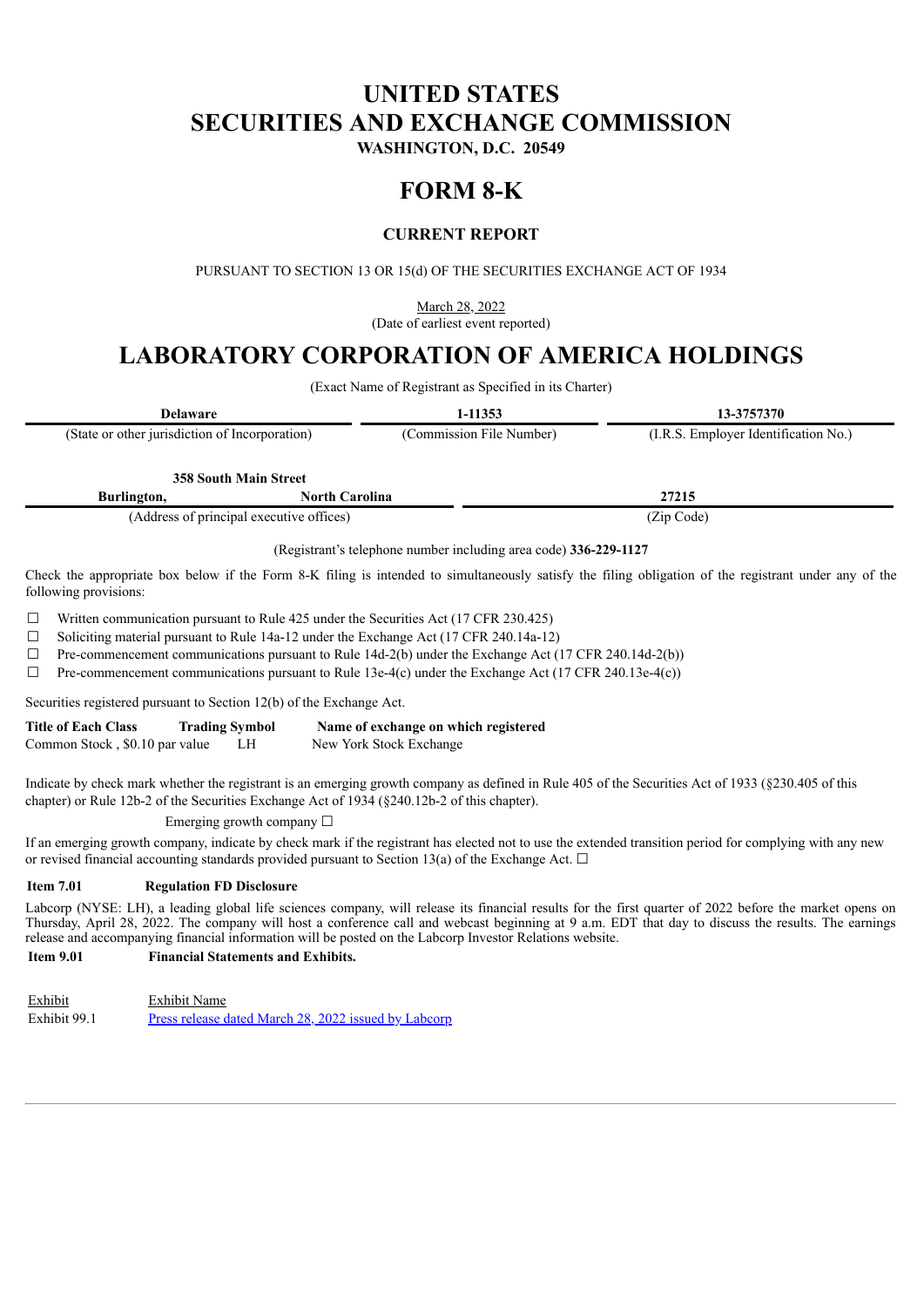#### **SIGNATURES**

Pursuant to the requirements of the Securities Exchange Act of 1934, the registrant has duly caused this report to be signed on its behalf by the undersigned hereunto duly authorized.

### LABORATORY CORPORATION OF AMERICA HOLDINGS

Registrant

By: /s/ SANDRA VAN DER VAART

Sandra van der Vaart Executive Vice President, Chief Legal Officer and Corporate Secretary

March 28, 2022